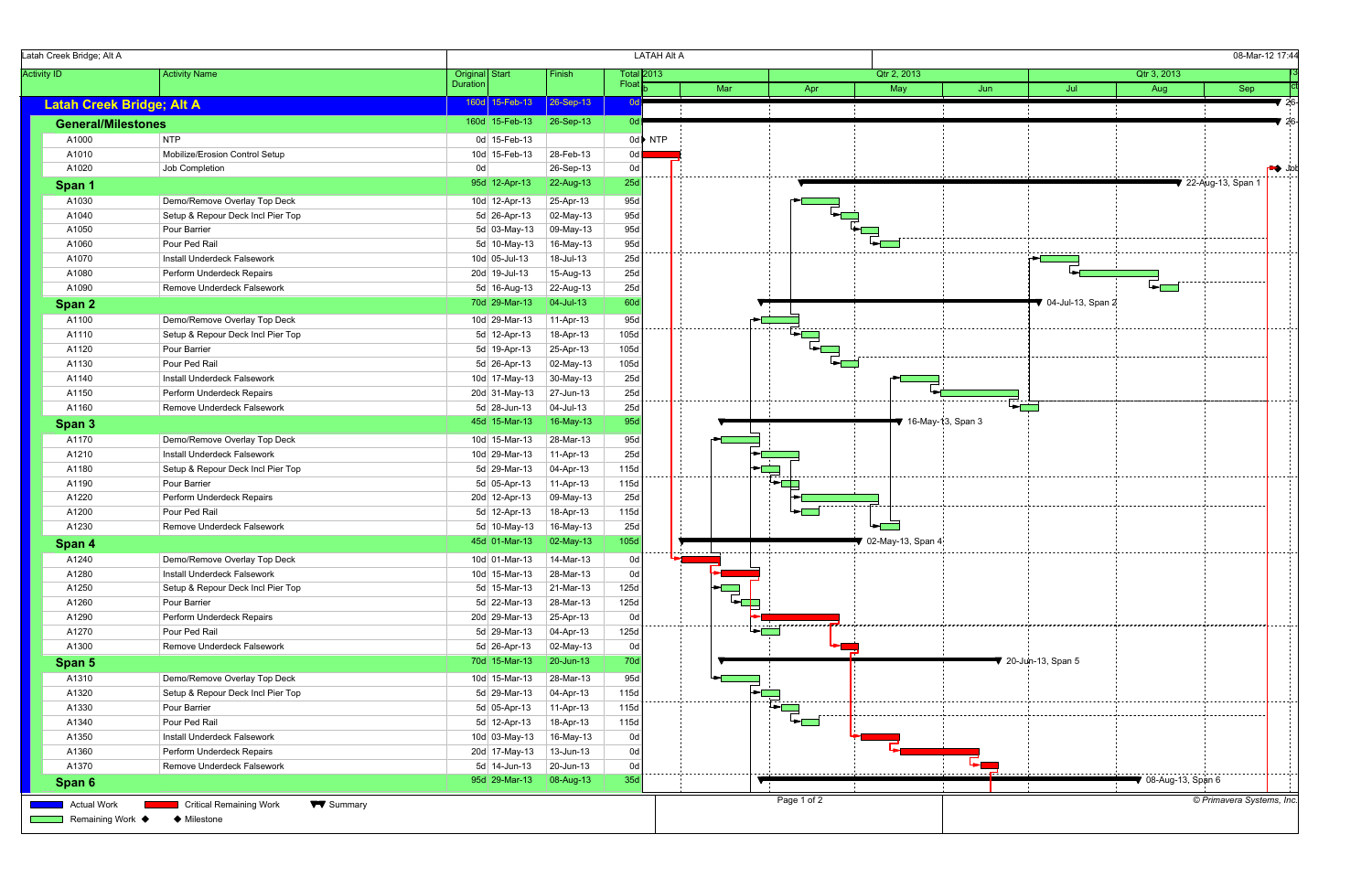|                    | Latah Creek Bridge; Alt A |                                   |                |                 |                | <b>LATAH Alt A</b> |     |            |             |     |     |             | 08-Mar-12 17:44 |                   |
|--------------------|---------------------------|-----------------------------------|----------------|-----------------|----------------|--------------------|-----|------------|-------------|-----|-----|-------------|-----------------|-------------------|
| <b>Activity ID</b> |                           | <b>Activity Name</b>              | Original Start |                 | Finish         | <b>Total 2013</b>  |     |            | Qtr 2, 2013 |     |     | Qtr 3, 2013 |                 |                   |
|                    |                           |                                   | Duration       |                 |                | Floa               | Mar | <b>Apr</b> | May         | Jun | Jul | Aug         | <b>Sep</b>      |                   |
|                    | A1380                     | Demo/Remove Overlay Top Deck      |                | 10d 29-Mar-13   | 11-Apr-13      | 95d                |     |            |             |     |     |             |                 |                   |
|                    | A1390                     | Setup & Repour Deck Incl Pier Top |                | 5d 12-Apr-13    | 18-Apr-13      | 105d               |     |            |             |     |     |             |                 |                   |
|                    | A1400                     | Pour Barrier                      |                | 5d 19-Apr-13    | 25-Apr-13      | 105d               |     |            |             |     |     |             |                 |                   |
|                    | A1410                     | Pour Ped Rail                     |                | $5d$ 26-Apr-13  | 02-May-13      | 105d               |     |            |             |     |     |             |                 |                   |
|                    | A1420                     | Install Underdeck Falsework       |                | 10d 21-Jun-13   | $ 04 -$ Jul-13 | 0d                 |     |            |             |     |     |             |                 |                   |
|                    | A1430                     | Perform Underdeck Repairs         |                | 20d 05-Jul-13   | 01-Aug-13      | 0d                 |     |            |             |     |     |             |                 |                   |
|                    | A1440                     | Remove Underdeck Falsework        |                | 5d 02-Aug-13    | 08-Aug-13      | 0d                 |     |            |             |     |     |             |                 |                   |
|                    | Span 7                    |                                   |                | 120d 12-Apr-13  | $26-Sep-13$    |                    |     |            |             |     |     |             |                 | $\blacksquare$ 26 |
|                    | A1450                     | Demo/Remove Overlay Top Deck      |                | 10d 12-Apr-13   | 25-Apr-13      | 95d                |     |            |             |     |     |             |                 |                   |
|                    | A1460                     | Setup & Repour Deck Incl Pier Top |                | $5d$ 26-Apr-13  | 02-May-13      | 95d                |     |            |             |     |     |             |                 |                   |
|                    | A1470                     | Pour Barrier                      |                | 5d $03$ -May-13 | 09-May-13      | 95d                |     |            |             |     |     |             |                 |                   |
|                    | A1480                     | Pour Ped Rail                     |                | 5d $10$ -May-13 | 16-May-13      | 95d                |     |            | ⊷г          |     |     |             |                 |                   |
|                    | A1490                     | Install Underdeck Falsework       |                | 10d 09-Aug-13   | 22-Aug-13      | 0d                 |     |            |             |     |     |             |                 |                   |
|                    | A1500                     | Perform Underdeck Repairs         |                | 20d 23-Aug-13   | 19-Sep-13      | 0d                 |     |            |             |     |     |             |                 |                   |
|                    | A1510                     | Remove Underdeck Falsework        |                | 5d 20-Sep-13    | 26-Sep-13      | 0d                 |     |            |             |     |     |             |                 |                   |

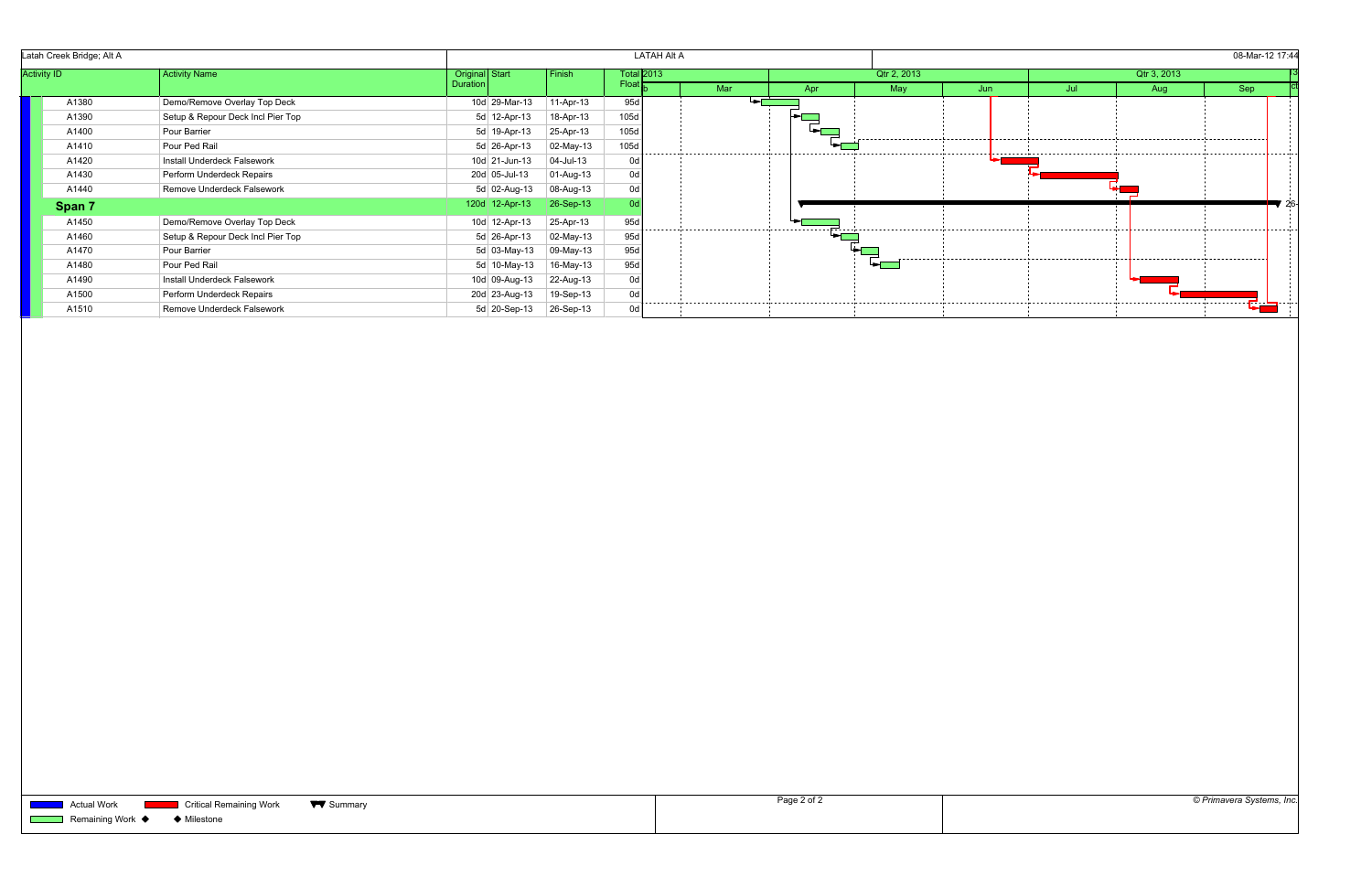| Latah Creek Bridge; Alt B        |                                                    |                 |                 |                 |              | <b>LATAH Alt B</b> |            |             |                     |                     |                     |             | 08-Mar-12 17:46                        |  |
|----------------------------------|----------------------------------------------------|-----------------|-----------------|-----------------|--------------|--------------------|------------|-------------|---------------------|---------------------|---------------------|-------------|----------------------------------------|--|
| <b>Activity ID</b>               | <b>Activity Name</b>                               | Original Start  |                 | Finish          |              | <b>Total 2013</b>  |            |             | Qtr 2, 2013         |                     |                     | Qtr 3, 2013 |                                        |  |
|                                  |                                                    | <b>Duration</b> |                 |                 | <b>Float</b> |                    | Mar        | Apr         | May                 | Jun                 | Jul                 | Aug         | Sep                                    |  |
| <b>Latah Creek Bridge; Alt B</b> |                                                    |                 | 162d 15-Feb-13  | 30-Sep-13       | 0dl          |                    |            |             |                     |                     |                     |             |                                        |  |
| <b>General/Milestones</b>        |                                                    |                 | 162d 15-Feb-13  | $30-Sep-13$     | ∣ 0d r       |                    |            |             |                     |                     |                     |             |                                        |  |
| A1000                            | NTP                                                |                 | 0d 15-Feb-13    |                 |              | $0d$ NTP           |            |             |                     |                     |                     |             |                                        |  |
| A1010                            | Mobilize/Erosion Control Setup                     |                 | 10d 15-Feb-13   | 28-Feb-13       | 0d           |                    |            |             |                     |                     |                     |             |                                        |  |
| A1020                            | Job Completion                                     | 0d              |                 | 30-Sep-13       | 0d           |                    |            |             |                     |                     |                     |             |                                        |  |
| Span 1                           |                                                    |                 | 91d 22-Apr-13   | 26-Aug-13       | 25d          |                    |            |             |                     |                     |                     |             | $\blacktriangledown$ 26-Aug-13, Span 1 |  |
| A1030                            | Demo/Remove Overlay Top Deck                       |                 | 12d 22-Apr-13   | 07-May-13       | 84d          |                    |            |             |                     |                     |                     |             |                                        |  |
| A1040                            | Setup & Repour Deck Incl Pier Top                  |                 | 5d 08-May-13    | 14-May-13       | 84d          |                    |            |             |                     |                     |                     |             |                                        |  |
| A1045                            | Form/Pour Sidewalk                                 |                 | 5d 15-May-13    | 21-May-13       | 84d          |                    |            |             |                     |                     |                     |             |                                        |  |
| A1050                            | Pour Barrier                                       |                 | 5d 22-May-13    | 28-May-13       | 84d          |                    |            |             |                     |                     |                     |             |                                        |  |
| A1060                            | Pour Ped Rail                                      |                 | 5d 29-May-13    | $ 04 - Jun-13 $ | 84d          |                    |            |             |                     |                     |                     |             |                                        |  |
| A1070                            | Install Underdeck Falsework                        |                 | $10d$ 09-Jul-13 | 22-Jul-13       | 25d          |                    |            |             |                     |                     |                     |             |                                        |  |
| A1080                            | Perform Underdeck Repairs                          |                 | 20d 23-Jul-13   | 19-Aug-13       | 25d          |                    |            |             |                     |                     |                     |             | . <b>.</b> .                           |  |
| A1090                            | Remove Underdeck Falsework                         |                 | 5d 20-Aug-13    | 26-Aug-13       | 25d          |                    |            |             |                     |                     |                     |             |                                        |  |
| Span 2                           |                                                    |                 | 68d 04-Apr-13   | 08-Jul-13       | 60d          |                    |            |             |                     |                     | 08-Jul-13, Span 2   |             |                                        |  |
| A1100                            | Demo/Remove Overlay Top Deck                       |                 | 12d 04-Apr-13   | 19-Apr-13       | 84d          |                    |            | .           |                     |                     |                     |             |                                        |  |
| A1110                            | Setup & Repour Deck Incl Pier Top                  |                 | 5d 22-Apr-13    | 26-Apr-13       | 96d          |                    |            |             |                     |                     |                     |             |                                        |  |
| A1115                            | Form/Pour Sidewalk                                 |                 | 5d 29-Apr-13    | 03-May-13       | 96d          |                    |            |             |                     |                     |                     |             |                                        |  |
| A1120                            | Pour Barrier                                       |                 | 5d 06-May-13    | 10-May-13       | 96d          |                    |            |             |                     |                     |                     |             |                                        |  |
| A1130                            | Pour Ped Rail                                      |                 | $5d$ 13-May-13  | 17-May-13       | 96d          |                    |            |             |                     |                     |                     |             |                                        |  |
| A1140                            | Install Underdeck Falsework                        |                 | 10d 21-May-13   | $ 03 - Jun-13 $ | 25d          |                    |            |             |                     |                     |                     |             |                                        |  |
| A1150                            | Perform Underdeck Repairs                          |                 | 20d 04-Jun-13   | $ 01 -$ Jul-13  | 25d          |                    |            |             |                     |                     |                     |             |                                        |  |
| A1160                            | Remove Underdeck Falsework                         |                 | 5d 02-Jul-13    | 08-Jul-13       | 25d          |                    |            |             |                     |                     |                     |             |                                        |  |
| Span 3                           |                                                    |                 | 45d 19-Mar-13   | 20-May-13       | 95d          |                    |            |             |                     | ₹ 20-May-13, Span 3 |                     |             |                                        |  |
| A1170                            | Demo/Remove Overlay Top Deck                       |                 | 12d 19-Mar-13   | 03-Apr-13       | 84d          |                    |            |             |                     |                     |                     |             |                                        |  |
| A1210                            | Install Underdeck Falsework                        |                 | 10d 02-Apr-13   | 15-Apr-13       | 25d          |                    |            |             |                     |                     |                     |             |                                        |  |
| A1180                            | Setup & Repour Deck Incl Pier Top                  |                 | 5d 04-Apr-13    | 10-Apr-13       | 108d         |                    |            |             |                     |                     |                     |             |                                        |  |
| A1185                            | Form/Pour Sidewalk                                 |                 | 5d 11-Apr-13    | 17-Apr-13       | 108d         |                    |            |             |                     |                     |                     |             |                                        |  |
| A1220                            | Perform Underdeck Repairs                          |                 | 20d 16-Apr-13   | 13-May-13       | 25d          |                    |            |             |                     |                     |                     |             |                                        |  |
| A1190                            | Pour Barrier                                       |                 | 5d 18-Apr-13    | $24-Apr-13$     | 108d         |                    |            |             |                     |                     |                     |             |                                        |  |
| A1200                            | Pour Ped Rail                                      |                 | $5d$ 25-Apr-13  | $ 01-May-13 $   | 108d         |                    |            |             |                     |                     |                     |             |                                        |  |
| A1230                            | Remove Underdeck Falsework                         |                 | 5d 14-May-13    | 20-May-13       | 25d          |                    |            |             |                     |                     |                     |             |                                        |  |
| Span 4                           |                                                    |                 | 47d 01-Mar-13   | 06-May-13       | 105d         |                    |            |             | ● 06-May-13, Span 4 |                     |                     |             |                                        |  |
| A1240                            | Demo/Remove Overlay Top Deck                       |                 | 12d 01-Mar-13   | 18-Mar-13       | 0d           |                    |            |             |                     |                     |                     |             |                                        |  |
| A1280                            | Install Underdeck Falsework                        |                 | 10d 19-Mar-13   | $ 01-Apr-13 $   | 0d           |                    |            |             |                     |                     |                     |             |                                        |  |
| A1250                            | Setup & Repour Deck Incl Pier Top                  |                 | 5d 19-Mar-13    | 25-Mar-13       | 120d         |                    | <u> 국내</u> |             |                     |                     |                     |             |                                        |  |
| A1255                            | Form/Pour Sidewalk                                 |                 | 5d 26-Mar-13    | $ 01-Apr-13 $   | 120d         |                    |            |             |                     |                     |                     |             |                                        |  |
| A1290                            | Perform Underdeck Repairs                          |                 | 20d 02-Apr-13   | 29-Apr-13       | 0d           |                    |            |             |                     |                     |                     |             |                                        |  |
| A1260                            | Pour Barrier                                       |                 | 5d 02-Apr-13    | 08-Apr-13       | 120d         |                    |            |             |                     |                     |                     |             |                                        |  |
| A1270                            | Pour Ped Rail                                      |                 | 5d 09-Apr-13    | 15-Apr-13       | 120d         |                    |            |             |                     |                     |                     |             |                                        |  |
| A1300                            | Remove Underdeck Falsework                         |                 | 5d 30-Apr-13    | 06-May-13       | 0d           |                    |            |             |                     |                     |                     |             |                                        |  |
| Span 5                           |                                                    |                 | 70d 19-Mar-13   | $24$ -Jun-13    | 70d          |                    |            |             |                     |                     | ₹ 24-Jun-13, Span 5 |             |                                        |  |
| A1310                            | Demo/Remove Overlay Top Deck                       |                 | 12d 19-Mar-13   | $ 03 - Apr-13 $ | 84d          |                    |            |             |                     |                     |                     |             |                                        |  |
| A1320                            | Setup & Repour Deck Incl Pier Top                  |                 | 5d 04-Apr-13    | 10-Apr-13       | 108d         |                    |            |             |                     |                     |                     |             |                                        |  |
| A1325                            | Form/Pour Sidewalk                                 |                 | 5d 11-Apr-13    | 17-Apr-13       | 108d         |                    |            |             |                     |                     |                     |             |                                        |  |
| A1330                            | Pour Barrier                                       |                 | 5d 18-Apr-13    | $24-Apr-13$     | 108d         |                    |            |             |                     |                     |                     |             |                                        |  |
| <b>Actual Work</b>               | <b>Critical Remaining Work</b><br><b>W</b> Summary |                 |                 |                 |              |                    |            | Page 1 of 2 |                     |                     |                     |             | © Primavera Systems, Inc.              |  |
| Remaining Work ♦                 | ♦ Milestone                                        |                 |                 |                 |              |                    |            |             |                     |                     |                     |             |                                        |  |
|                                  |                                                    |                 |                 |                 |              |                    |            |             |                     |                     |                     |             |                                        |  |

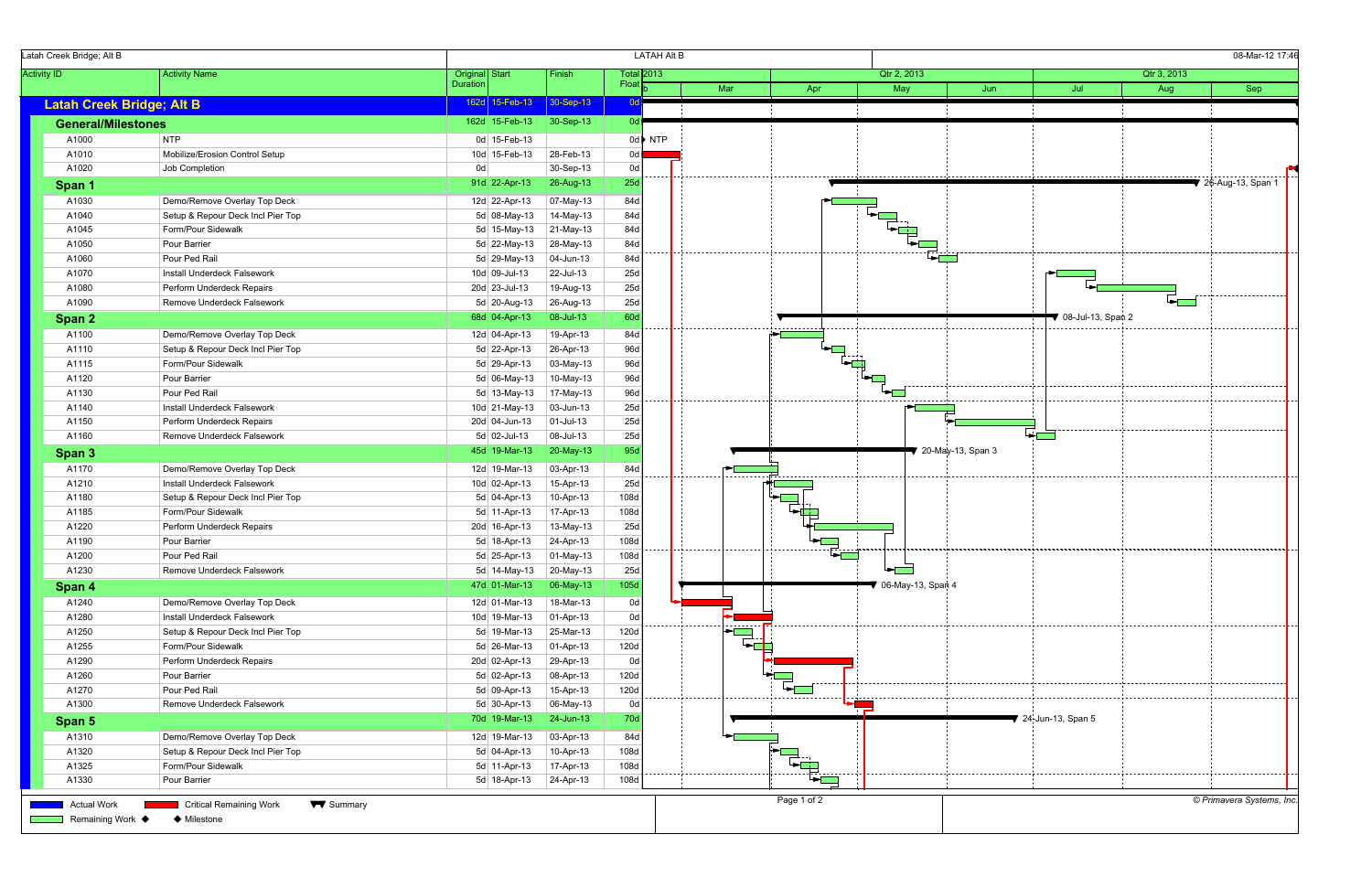| Latah Creek Bridge; Alt B                  |                                   |                       | <b>LATAH Alt B</b> |                   |     | 08-Mar-12 17:46 |                                                                                                                                                                                                                                                                                                                                               |      |     |                     |     |  |  |  |  |
|--------------------------------------------|-----------------------------------|-----------------------|--------------------|-------------------|-----|-----------------|-----------------------------------------------------------------------------------------------------------------------------------------------------------------------------------------------------------------------------------------------------------------------------------------------------------------------------------------------|------|-----|---------------------|-----|--|--|--|--|
| <b>Activity ID</b><br><b>Activity Name</b> |                                   | <b>Original</b> Start | Finish             | <b>Total 2013</b> |     |                 | Qtr 2, 2013                                                                                                                                                                                                                                                                                                                                   |      |     | Qtr 3, 2013         |     |  |  |  |  |
|                                            |                                   | Duration              |                    | Float             | Mar | Apr             | May                                                                                                                                                                                                                                                                                                                                           | Jun. | Jul | Aug                 | Sep |  |  |  |  |
| A1340                                      | Pour Ped Rail                     | 5d 25-Apr-13          | $ 01-May-13 $      | 108d              |     | ⋤               |                                                                                                                                                                                                                                                                                                                                               |      |     |                     |     |  |  |  |  |
| A1350                                      | Install Underdeck Falsework       | 10d 07-May-13         | 20-May-13          | 0d                |     |                 |                                                                                                                                                                                                                                                                                                                                               |      |     |                     |     |  |  |  |  |
| A1360                                      | Perform Underdeck Repairs         | 20d 21-May-13         | 17-Jun-13          | 0d                |     |                 |                                                                                                                                                                                                                                                                                                                                               |      |     |                     |     |  |  |  |  |
| A1370                                      | Remove Underdeck Falsework        | $5d$ 18-Jun-13        | 24-Jun-13          | 0d                |     |                 |                                                                                                                                                                                                                                                                                                                                               |      |     |                     |     |  |  |  |  |
| Span 6                                     |                                   | 93d 04-Apr-13         | 12-Aug-13          | 35d               |     |                 |                                                                                                                                                                                                                                                                                                                                               |      |     | ₹ 12-Aug-13, Span 6 |     |  |  |  |  |
| A1380                                      | Demo/Remove Overlay Top Deck      | 12d 04-Apr-13         | 19-Apr-13          | 84d               |     |                 |                                                                                                                                                                                                                                                                                                                                               |      |     |                     |     |  |  |  |  |
| A1390                                      | Setup & Repour Deck Incl Pier Top | 5d 22-Apr-13          | 26-Apr-13          | 96d               |     |                 |                                                                                                                                                                                                                                                                                                                                               |      |     |                     |     |  |  |  |  |
| A1395                                      | Form/Pour Sidewalk                | 5d 29-Apr-13          | 03-May-13          | 96d               |     |                 |                                                                                                                                                                                                                                                                                                                                               |      |     |                     |     |  |  |  |  |
| A1400                                      | Pour Barrier                      | 5d 06-May-13          | 10-May-13          | 96d               |     |                 |                                                                                                                                                                                                                                                                                                                                               |      |     |                     |     |  |  |  |  |
| A1410                                      | Pour Ped Rail                     | $5d$ 13-May-13        | 17-May-13          | 96d               |     |                 |                                                                                                                                                                                                                                                                                                                                               |      |     |                     |     |  |  |  |  |
| A1420                                      | Install Underdeck Falsework       | 10d 25-Jun-13         | 08-Jul-13          | 0d                |     |                 |                                                                                                                                                                                                                                                                                                                                               |      |     |                     |     |  |  |  |  |
| A1430                                      | Perform Underdeck Repairs         | 20d 09-Jul-13         | 05-Aug-13          | 0d                |     |                 |                                                                                                                                                                                                                                                                                                                                               |      |     |                     |     |  |  |  |  |
| A1440                                      | Remove Underdeck Falsework        | 5d 06-Aug-13          | 12-Aug-13          | 0d                |     |                 |                                                                                                                                                                                                                                                                                                                                               |      |     |                     |     |  |  |  |  |
| Span 7                                     |                                   | 116d 22-Apr-13        | 30-Sep-13          |                   |     |                 |                                                                                                                                                                                                                                                                                                                                               |      |     |                     |     |  |  |  |  |
| A1450                                      | Demo/Remove Overlay Top Deck      | 12d 22-Apr-13         | 07-May-13          | 84d               |     |                 | ------------------------------                                                                                                                                                                                                                                                                                                                |      |     |                     |     |  |  |  |  |
| A1460                                      | Setup & Repour Deck Incl Pier Top | 5d 08-May-13          | 14-May-13          | 84d               |     |                 | $\begin{picture}(20,20) \put(0,0){\line(1,0){155}} \put(15,0){\line(1,0){155}} \put(15,0){\line(1,0){155}} \put(15,0){\line(1,0){155}} \put(15,0){\line(1,0){155}} \put(15,0){\line(1,0){155}} \put(15,0){\line(1,0){155}} \put(15,0){\line(1,0){155}} \put(15,0){\line(1,0){155}} \put(15,0){\line(1,0){155}} \put(15,0){\line(1,0){155}} \$ |      |     |                     |     |  |  |  |  |
| A1465                                      | Form/Pour Sidewalk                | 5d 15-May-13          | 21-May-13          | 84d               |     |                 |                                                                                                                                                                                                                                                                                                                                               |      |     |                     |     |  |  |  |  |
| A1470                                      | Pour Barrier                      | 5d 22-May-13          | 28-May-13          | 84d               |     |                 |                                                                                                                                                                                                                                                                                                                                               |      |     |                     |     |  |  |  |  |
| A1480                                      | Pour Ped Rail                     | 5d 29-May-13          | 04-Jun-13          | 84d               |     |                 |                                                                                                                                                                                                                                                                                                                                               |      |     |                     |     |  |  |  |  |
| A1490                                      | Install Underdeck Falsework       | 10d 13-Aug-13         | 26-Aug-13          | 0d                |     |                 |                                                                                                                                                                                                                                                                                                                                               |      |     |                     |     |  |  |  |  |
| A1500                                      | Perform Underdeck Repairs         | 20d 27-Aug-13         | 23-Sep-13          | 0d                |     |                 |                                                                                                                                                                                                                                                                                                                                               |      |     |                     |     |  |  |  |  |
| A1510                                      | Remove Underdeck Falsework        | 5d 24-Sep-13          | 30-Sep-13          | h0                |     |                 |                                                                                                                                                                                                                                                                                                                                               |      |     |                     |     |  |  |  |  |

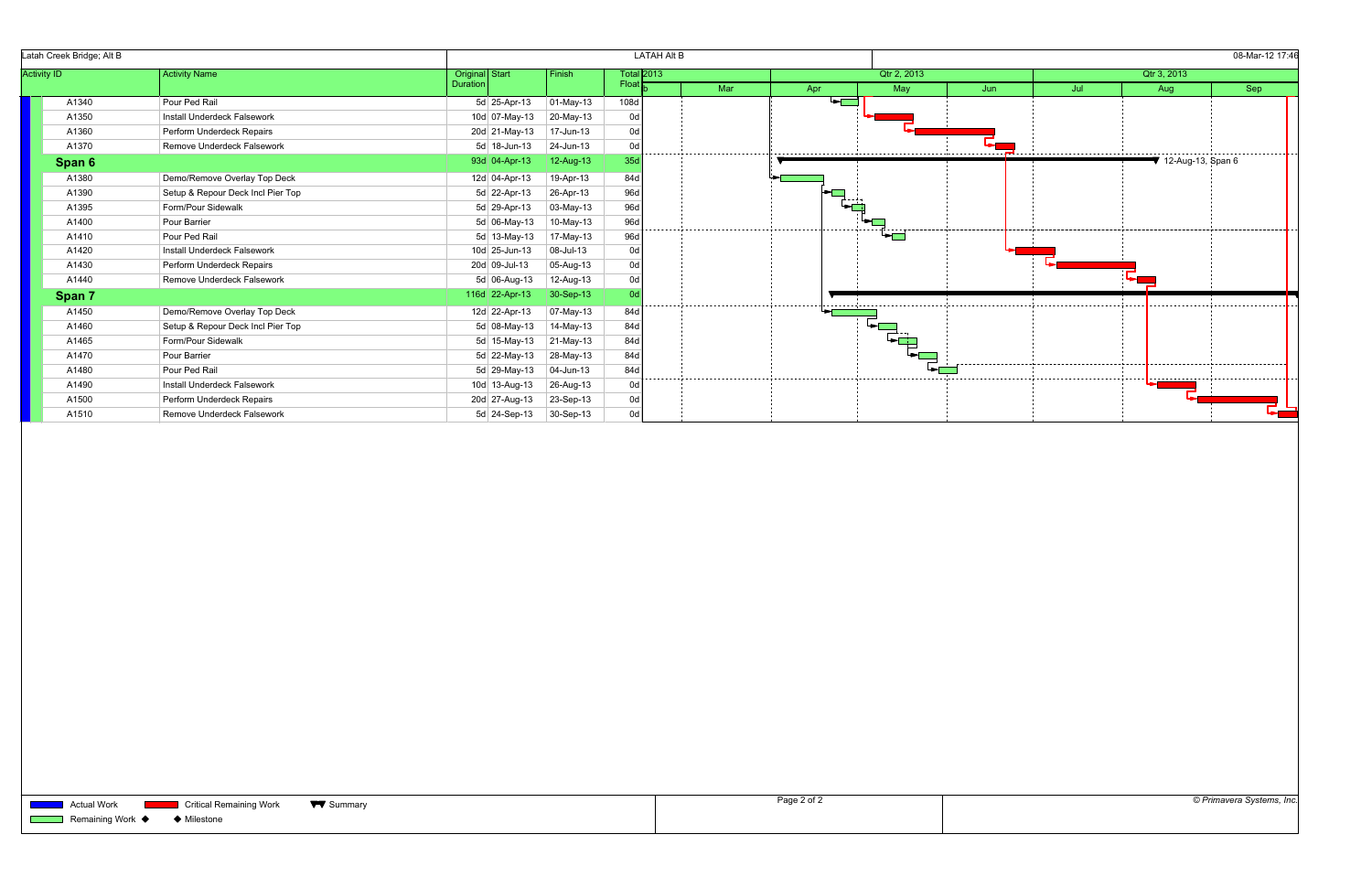| Latah Creek Bridge; Alt C              |                                                                   |                                |                        |                   | <b>LATAH Alt C</b> |                          |             |                     |             |                                        |     |                     |                          |     |             |     |     |             |                           | 08-Mar-12 17:45 |  |
|----------------------------------------|-------------------------------------------------------------------|--------------------------------|------------------------|-------------------|--------------------|--------------------------|-------------|---------------------|-------------|----------------------------------------|-----|---------------------|--------------------------|-----|-------------|-----|-----|-------------|---------------------------|-----------------|--|
| <b>Activity ID</b>                     | <b>Activity Name</b>                                              | Original Start                 | Finish                 |                   | Total 2013         |                          | Qtr 2, 2013 |                     |             | Qtr 3, 2013                            |     |                     | Qtr 4, 2013              |     | Qtr 1, 2014 |     |     | Qtr 2, 2014 |                           | Qtr 3, 2014     |  |
|                                        |                                                                   | Duration                       |                        | Float             | Mar                | Apr                      | May         | Jun                 | Jul         | Aug                                    | Sep | Oct                 | <b>Dec</b><br><b>Nov</b> | Jan | Feb         | Mar | Apr | May         | Jun                       | Jul $\vert$ Aug |  |
| <b>Latah Creek Bridge; Alt C</b>       |                                                                   | 397d 15-Feb-13                 | 25-Aug-14              |                   |                    |                          |             |                     |             |                                        |     |                     |                          |     |             |     |     |             |                           |                 |  |
| <b>General/Milestones</b>              |                                                                   | 330d 15-Feb-13                 | $25-Aug-14$            | Od <b>l</b>       |                    |                          |             |                     |             |                                        |     |                     |                          |     |             |     |     |             |                           |                 |  |
| A1000                                  | <b>NTP</b>                                                        | 0d 15-Feb-13                   |                        |                   | 0d NTP             |                          |             |                     |             |                                        |     |                     |                          |     |             |     |     |             |                           |                 |  |
| A1010                                  | Mobilize/Erosion Control Setup                                    | 10d 15-Feb-13                  | 28-Feb-13              | 0d $\blacksquare$ |                    |                          |             |                     |             |                                        |     |                     |                          |     |             |     |     |             |                           |                 |  |
| A1020                                  | Job Completion                                                    | 0d                             | 25-Aug-14              | 0d                |                    |                          |             |                     |             |                                        |     |                     |                          |     |             |     |     |             |                           |                 |  |
| Span 1                                 |                                                                   | 95d 12-Apr-13                  | 22-Aug-13              | 25d               |                    |                          |             |                     |             |                                        |     | ▼ 22-Aug-13, Span 1 |                          |     |             |     |     |             |                           |                 |  |
| A1030                                  | Demo/Remove Overlay Top Deck                                      | 10d 12-Apr-13                  | 25-Apr-13              | 95d               |                    |                          |             |                     |             |                                        |     |                     |                          |     |             |     |     |             |                           |                 |  |
| A1040                                  | Setup & Repour Deck Incl Pier Top                                 | 5d 26-Apr-13                   | 02-May-13              | 95d               |                    | ر<br>چ                   |             |                     |             |                                        |     |                     |                          |     |             |     |     |             |                           |                 |  |
| A1050                                  | Pour Barrier                                                      | $5d$ 03-May-13                 | 09-May-13              | 95d               |                    |                          | ┕┓          |                     |             |                                        |     |                     |                          |     |             |     |     |             |                           |                 |  |
| A1060                                  | Pour Ped Rail                                                     | 5d 10-May-13                   | 16-May-13              | 95d               |                    |                          |             |                     |             |                                        |     |                     |                          |     |             |     |     |             |                           |                 |  |
| A1070                                  | Install Underdeck Falsework                                       | 10d 05-Jul-13                  | 18-Jul-13              | 25d               |                    |                          |             |                     |             | ,,,,,,,,,,,,,,,,,,,,,,,,,,,,,,,,,,,,   |     |                     |                          |     |             |     |     |             |                           |                 |  |
| A1080                                  | Perform Underdeck Repairs                                         | 20d 19-Jul-13                  | 15-Aug-13              | 25d               |                    |                          |             |                     |             |                                        |     |                     |                          |     |             |     |     |             |                           |                 |  |
| A1090                                  | Remove Underdeck Falsework                                        | 5d 16-Aug-13                   | 22-Aug-13              | 25d               |                    |                          |             |                     |             | 'का                                    |     |                     |                          |     |             |     |     |             |                           |                 |  |
| Span 2                                 |                                                                   | 70d 29-Mar-13                  | $ 04 -$ Jul-13         | 60d               |                    |                          |             |                     |             | 04-Jul-13, Span 2                      |     |                     |                          |     |             |     |     |             |                           |                 |  |
| A1100                                  | Demo/Remove Overlay Top Deck                                      | 10d 29-Mar-13                  | 11-Apr-13              | 95d               |                    |                          |             |                     |             |                                        |     |                     |                          |     |             |     |     |             |                           |                 |  |
| A1110                                  | Setup & Repour Deck Incl Pier Top                                 | 5d 12-Apr-13                   | 18-Apr-13              | 105d              |                    |                          |             |                     |             |                                        |     |                     |                          |     |             |     |     |             |                           |                 |  |
| A1120                                  | Pour Barrier                                                      | 5d 19-Apr-13                   | 25-Apr-13              | 105d              |                    |                          |             |                     |             |                                        |     |                     |                          |     |             |     |     |             |                           |                 |  |
| A1130                                  | Pour Ped Rail                                                     | 5d 26-Apr-13                   | 02-May-13              | 105d              |                    |                          |             | .                   |             | ddd                                    |     |                     |                          |     |             |     |     |             |                           |                 |  |
| A1140                                  | Install Underdeck Falsework                                       | 10d 17-May-13                  | 30-May-13              | 25d               |                    |                          |             | .                   |             |                                        |     |                     |                          |     |             |     |     |             |                           |                 |  |
| A1150                                  | Perform Underdeck Repairs                                         | 20d 31-May-13                  | $27$ -Jun-13           | 25d               |                    |                          |             |                     |             |                                        |     |                     |                          |     |             |     |     |             |                           |                 |  |
| A1160                                  | Remove Underdeck Falsework                                        | 5d 28-Jun-13                   | $ 04 -$ Jul-13         | 25d               |                    |                          |             |                     | C.          | --------------------                   |     |                     |                          |     |             |     |     |             |                           |                 |  |
| Span 3                                 |                                                                   | 45d 15-Mar-13                  | 16-May-13              | 265d              |                    |                          |             | 16-May-13, Span 3   |             |                                        |     |                     |                          |     |             |     |     |             |                           |                 |  |
| A1170                                  | Demo/Remove Overlay Top Deck                                      | 10d 15-Mar-13                  | 28-Mar-13              | 95d               |                    |                          |             |                     |             |                                        |     |                     |                          |     |             |     |     |             |                           |                 |  |
| A1210                                  | Install Underdeck Falsework                                       | 10d 29-Mar-13                  | 11-Apr-13              | 25d               |                    |                          |             |                     |             |                                        |     |                     |                          |     |             |     |     |             |                           |                 |  |
| A1180                                  | Setup & Repour Deck Incl Pier Top                                 | 5d 29-Mar-13                   | 04-Apr-13              | 285d              |                    | $\frac{1}{\sqrt{2}}$     |             |                     |             |                                        |     |                     |                          |     |             |     |     |             |                           |                 |  |
| A1190                                  | Pour Barrier                                                      | 5d 05-Apr-13                   | 11-Apr-13              | 285d              |                    | └ <del>₫</del>           |             |                     |             |                                        |     |                     |                          |     |             |     |     |             |                           |                 |  |
| A1220                                  | Perform Underdeck Repairs                                         | 20d 12-Apr-13                  | 09-May-13              | 25d               |                    |                          |             |                     |             |                                        |     |                     |                          |     |             |     |     |             |                           |                 |  |
| A1200                                  | Pour Ped Rail                                                     | 5d 12-Apr-13                   | 18-Apr-13              | 285d              |                    | $\overline{\phantom{a}}$ |             |                     |             |                                        |     |                     |                          |     |             |     |     |             |                           |                 |  |
| A1230                                  | Remove Underdeck Falsework                                        | $5d$ 10-May-13                 | 16-May-13              | 25d               |                    |                          | ┕┲          |                     |             |                                        |     |                     |                          |     |             |     |     |             |                           |                 |  |
| Span 4                                 |                                                                   | 55d 15-Feb-13                  | 02-May-13              | 342d              |                    |                          |             | ● 02-May-13, Span 4 |             |                                        |     |                     |                          |     |             |     |     |             |                           |                 |  |
| A1740                                  | Form/Pour Sidewalk                                                | 5d $15$ -Feb-13                | $21$ -Feb-13           | 392d <b>I</b>     |                    |                          |             |                     |             |                                        |     |                     |                          |     |             |     |     |             |                           |                 |  |
| A1240                                  | Demo/Remove Overlay Top Deck                                      | 10d 01-Mar-13                  | 14-Mar-13              | 0d                |                    |                          |             |                     |             |                                        |     |                     |                          |     |             |     |     |             |                           |                 |  |
| A1280                                  | Install Underdeck Falsework                                       | 10d 15-Mar-13                  | 28-Mar-13              | 0d                |                    |                          |             |                     |             |                                        |     |                     |                          |     |             |     |     |             |                           |                 |  |
| A1250                                  | Setup & Repour Deck Incl Pier Top                                 | 5d 15-Mar-13                   | 21-Mar-13              | 125d              | -0                 |                          |             |                     |             |                                        |     |                     |                          |     |             |     |     |             |                           |                 |  |
| A1260                                  | Pour Barrier                                                      | 5d 22-Mar-13                   | 28-Mar-13              | 125d              |                    |                          |             |                     |             |                                        |     |                     |                          |     |             |     |     |             |                           |                 |  |
| A1290                                  | Perform Underdeck Repairs                                         | 20d 29-Mar-13                  | 25-Apr-13              | 0d                |                    |                          |             |                     |             |                                        |     |                     |                          |     |             |     |     |             |                           |                 |  |
| A1270                                  | Pour Ped Rail                                                     | $5d$ 29-Mar-13                 | $ 04 - Apr-13 $        | 125d              |                    |                          |             |                     |             |                                        |     |                     |                          |     |             |     |     |             |                           |                 |  |
| A1300                                  | Remove Underdeck Falsework                                        | 5d 26-Apr-13                   | 02-May-13              | 0d                |                    |                          |             |                     |             |                                        |     |                     |                          |     |             |     |     |             |                           |                 |  |
| Span 5                                 |                                                                   | 70d 15-Mar-13                  | 20-Jun-13              | <b>70d</b>        |                    |                          |             |                     |             | $\blacktriangledown$ 20-Jun-13, Span 5 |     |                     |                          |     |             |     |     |             |                           |                 |  |
|                                        |                                                                   |                                |                        |                   |                    |                          |             |                     |             |                                        |     |                     |                          |     |             |     |     |             |                           |                 |  |
| A1310                                  | Demo/Remove Overlay Top Deck                                      | 10d 15-Mar-13                  | 28-Mar-13              | 95d               |                    |                          |             |                     |             |                                        |     |                     |                          |     |             |     |     |             |                           |                 |  |
| A1320                                  | Setup & Repour Deck Incl Pier Top                                 | $5d$ 29-Mar-13                 | $04 - Apr - 13$        | 115d              |                    | ┝╼ <mark>┪</mark><br>└┿█ |             |                     |             |                                        |     |                     |                          |     |             |     |     |             |                           |                 |  |
| A1330                                  | Pour Barrier                                                      | 5d 05-Apr-13                   | 11-Apr-13              | 115d              |                    |                          |             |                     |             |                                        |     |                     |                          |     |             |     |     |             |                           |                 |  |
| A1340                                  | Pour Ped Rail                                                     | 5d 12-Apr-13                   | 18-Apr-13              | 115d              |                    |                          |             |                     |             |                                        |     |                     |                          |     |             |     |     |             |                           |                 |  |
| A1350<br>A1360                         | Install Underdeck Falsework<br>Perform Underdeck Repairs          | 10d 03-May-13<br>20d 17-May-13 | 16-May-13<br>13-Jun-13 | 0d<br>0d          |                    |                          |             |                     |             |                                        |     |                     |                          |     |             |     |     |             |                           |                 |  |
|                                        |                                                                   |                                |                        |                   |                    |                          |             |                     |             |                                        |     |                     |                          |     |             |     |     |             |                           |                 |  |
| A1370                                  | Remove Underdeck Falsework                                        | $5d$ 14-Jun-13                 | 20-Jun-13              | 0d                |                    |                          |             | ┗▅                  |             |                                        |     |                     |                          |     |             |     |     |             |                           |                 |  |
| <b>Actual Work</b><br>Remaining Work ♦ | <b>W</b> Summary<br><b>Critical Remaining Work</b><br>♦ Milestone |                                |                        |                   |                    |                          |             |                     | Page 1 of 2 |                                        |     |                     |                          |     |             |     |     |             | © Primavera Systems, Inc. |                 |  |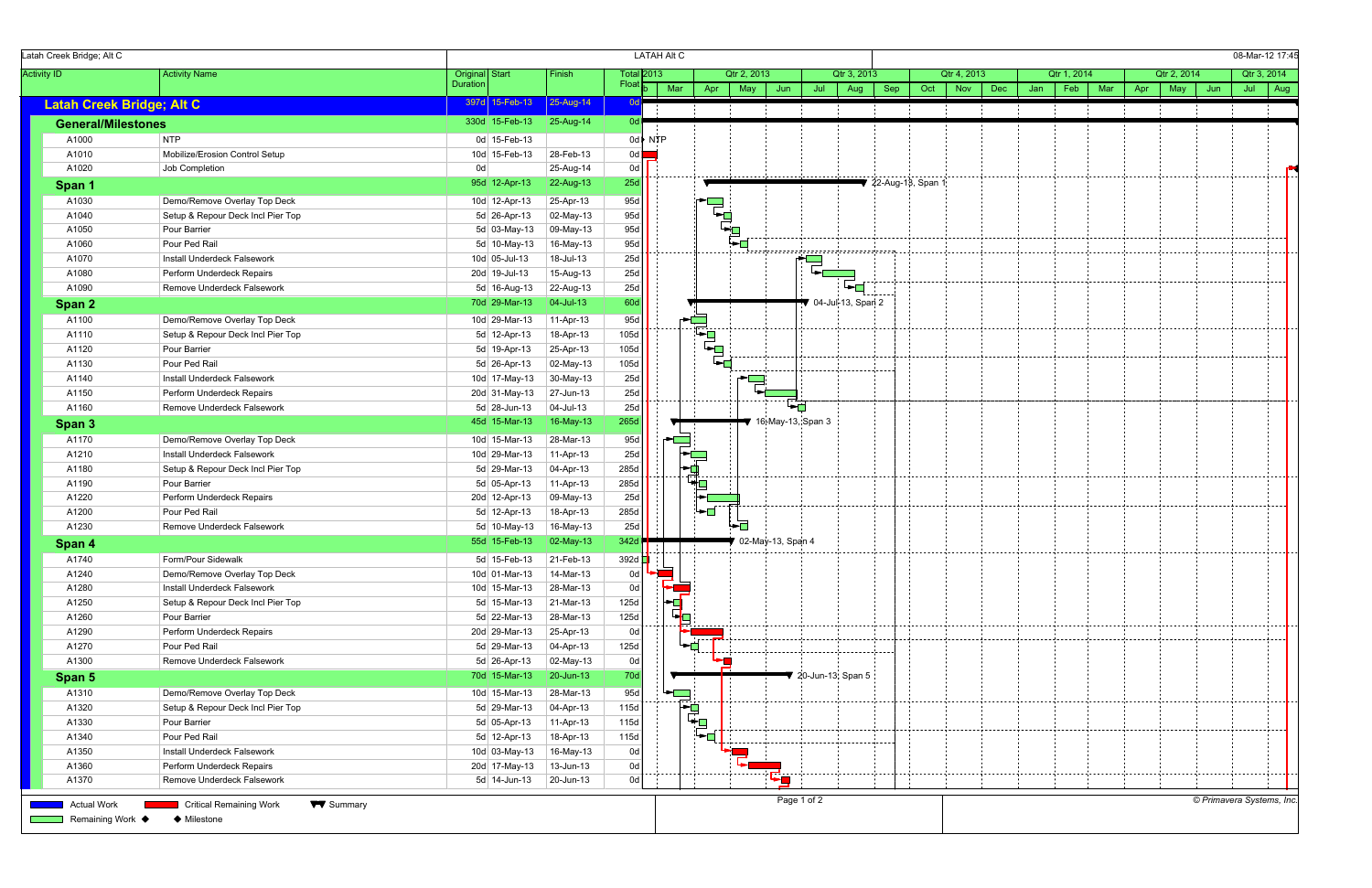| Latah Creek Bridge; Alt C<br><b>Activity ID</b><br><b>Activity Name</b> |                                            |                 |                |                   | <b>LATAH Alt C</b> |                                                                                     |             |     |     |                                        |     |     |                                        |     |     |                  |                         |     |             |     | 08-Mar-12 17:45         |                 |  |
|-------------------------------------------------------------------------|--------------------------------------------|-----------------|----------------|-------------------|--------------------|-------------------------------------------------------------------------------------|-------------|-----|-----|----------------------------------------|-----|-----|----------------------------------------|-----|-----|------------------|-------------------------|-----|-------------|-----|-------------------------|-----------------|--|
|                                                                         |                                            | Original Start  | Finish         | <b>Total</b> 2013 |                    |                                                                                     | Qtr 2, 2013 |     |     | Qtr 3, 2013                            |     |     | Qtr 4, 2013                            |     |     | Qtr 1, 2014      |                         |     | Qtr 2, 2014 |     |                         | Qtr 3, 2014     |  |
|                                                                         |                                            | Duration        |                | Float             | Mar                | Apr                                                                                 | May         | Jun | Jul | Aug                                    | Sep | Oct | Nov                                    | Dec | Jan | Feb              | Mar                     | Apr | May         | Jun |                         | Jul $\vert$ Aug |  |
| Span 6                                                                  |                                            | 95d 29-Mar-13   | 08-Aug-13      | 35d               |                    |                                                                                     |             |     |     | $\blacktriangledown$ 08-Aug-13, Span 6 |     |     |                                        |     |     |                  |                         |     |             |     |                         |                 |  |
| A1380                                                                   | Demo/Remove Overlay Top Deck               | 10d 29-Mar-13   | 11-Apr-13      | 95d               |                    |                                                                                     |             |     |     |                                        |     |     |                                        |     |     |                  |                         |     |             |     |                         |                 |  |
| A1390                                                                   | Setup & Repour Deck Incl Pier Top          | 5d 12-Apr-13    | 18-Apr-13      | 105d              |                    | $\begin{array}{c}\n\mathbf{1} & \mathbf{1} \\ \mathbf{1} & \mathbf{1}\n\end{array}$ |             |     |     |                                        |     |     |                                        |     |     |                  |                         |     |             |     |                         |                 |  |
| A1400                                                                   | Pour Barrier                               | 5d 19-Apr-13    | 25-Apr-13      | 105d              |                    |                                                                                     |             |     |     |                                        |     |     |                                        |     |     |                  |                         |     |             |     |                         |                 |  |
| A1410                                                                   | Pour Ped Rail                              | 5d 26-Apr-13    | 02-May-13      | 105d              |                    |                                                                                     |             |     |     |                                        |     |     |                                        |     |     |                  |                         |     |             |     |                         |                 |  |
| A1420                                                                   | Install Underdeck Falsework                | $10d$ 21-Jun-13 | 04-Jul-13      | 0d                |                    |                                                                                     |             |     |     |                                        |     |     |                                        |     |     |                  |                         |     |             |     |                         |                 |  |
| A1430                                                                   | Perform Underdeck Repairs                  | 20d 05-Jul-13   | 01-Aug-13      | 0d                |                    |                                                                                     |             |     |     |                                        |     |     |                                        |     |     |                  |                         |     |             |     |                         |                 |  |
| A1440                                                                   | Remove Underdeck Falsework                 | 5d 02-Aug-13    | 08-Aug-13      | 0d                |                    |                                                                                     |             |     |     |                                        |     |     |                                        |     |     |                  |                         |     |             |     |                         |                 |  |
| Span 7                                                                  |                                            | 120d 12-Apr-13  | 26-Sep-13      | 0d                |                    |                                                                                     |             |     |     |                                        |     |     | $\blacktriangledown$ 26-Sep-13, Span 7 |     |     |                  |                         |     |             |     |                         |                 |  |
| A1450                                                                   | Demo/Remove Overlay Top Deck               | 10d 12-Apr-13   | 25-Apr-13      | 95d               |                    |                                                                                     |             |     |     |                                        |     |     |                                        |     |     |                  |                         |     |             |     |                         |                 |  |
| A1460                                                                   | Setup & Repour Deck Incl Pier Top          | 5d 26-Apr-13    | 02-May-13      | 95d               |                    | $\begin{bmatrix} \mathbf{r} \\ \mathbf{r} \\ \mathbf{r} \end{bmatrix}$              |             |     |     |                                        |     |     |                                        |     |     |                  |                         |     |             |     |                         |                 |  |
| A1470                                                                   | Pour Barrier                               | $5d$ 03-May-13  | 09-May-13      | 95d               |                    |                                                                                     |             |     |     |                                        |     |     |                                        |     |     |                  |                         |     |             |     |                         |                 |  |
| A1480                                                                   | Pour Ped Rail                              | 5d 10-May-13    | 16-May-13      | 95d               |                    |                                                                                     | ►⊡          |     |     | --------- <del>-</del> --              |     |     |                                        |     |     |                  |                         |     |             |     |                         |                 |  |
| A1490                                                                   | Install Underdeck Falsework                | 10d 09-Aug-13   | 22-Aug-13      | 0d                |                    |                                                                                     |             |     |     |                                        |     |     |                                        |     |     |                  |                         |     |             |     |                         |                 |  |
| A1500                                                                   | Perform Underdeck Repairs                  | 20d 23-Aug-13   | 19-Sep-13      | 0d                |                    |                                                                                     |             |     |     |                                        |     |     |                                        |     |     |                  |                         |     |             |     |                         |                 |  |
| A1510                                                                   | Remove Underdeck Falsework                 | 5d $20$ -Sep-13 | $26-Sep-13$    | 0d                |                    |                                                                                     |             |     |     |                                        |     |     |                                        |     |     |                  |                         |     |             |     |                         |                 |  |
|                                                                         | <b>Electrochemical Chloride Extraction</b> | 170d 27-Sep-13  | $25-Aug-14$    | 0 <sub>d</sub>    |                    |                                                                                     |             |     |     |                                        |     |     |                                        |     |     |                  |                         |     |             |     |                         |                 |  |
| A1520                                                                   | Install Span 1 Access                      | 10d 27-Sep-13   | 10-Oct-13      | 0d                |                    |                                                                                     |             |     |     |                                        |     |     |                                        |     |     |                  |                         |     |             |     |                         |                 |  |
| A1530                                                                   | Installl Span 2 Access                     | 10d 11-Oct-13   | 24-Oct-13      | 0d                |                    |                                                                                     |             |     |     |                                        |     |     |                                        |     |     |                  |                         |     |             |     |                         |                 |  |
| A1590                                                                   | Wrap Span 1                                | 5d 11-Oct-13    | 17-Oct-13      | 30d               |                    |                                                                                     |             |     |     |                                        |     |     |                                        |     |     |                  |                         |     |             |     |                         |                 |  |
| A1540                                                                   | Install Span 3 Access                      | 10d 25-Oct-13   | 07-Nov-13      | 0d                |                    |                                                                                     |             |     |     |                                        |     |     |                                        |     |     |                  |                         |     |             |     |                         |                 |  |
| A1600                                                                   | Wrap Span 2                                | 5d 25-Oct-13    | $31$ -Oct-13   | 25d               |                    |                                                                                     |             |     |     |                                        |     |     |                                        |     |     |                  |                         |     |             |     |                         |                 |  |
| A1550                                                                   | Install Span 4 Access                      | 10d 08-Nov-13   | 21-Nov-13      | 0d                |                    |                                                                                     |             |     |     |                                        |     |     |                                        |     |     |                  |                         |     |             |     |                         |                 |  |
| A1610                                                                   | Wrap Span 3                                | 5d 08-Nov-13    | 14-Nov-13      | 20d               |                    |                                                                                     |             |     |     |                                        |     |     |                                        |     |     | --- <del>1</del> |                         |     |             |     |                         |                 |  |
| A1560                                                                   | Install Span 5 Access                      | 10d 22-Nov-13   | 10-Mar-14      | 0d                |                    |                                                                                     |             |     |     |                                        |     |     |                                        |     |     |                  |                         |     |             |     |                         |                 |  |
| A1620                                                                   | Wrap Span 4                                | 5d 22-Nov-13    | 03-Mar-14      | 15d               |                    |                                                                                     |             |     |     |                                        |     |     |                                        |     |     |                  |                         |     |             |     |                         |                 |  |
| A1570                                                                   | Install Span 6 Access                      | 10d 11-Mar-14   | 24-Mar-14      | 0d                |                    |                                                                                     |             |     |     |                                        |     |     |                                        |     |     |                  |                         |     |             |     |                         |                 |  |
| A1630                                                                   | Wrap Span 5                                | 5d 11-Mar-14    | 17-Mar-14      | 10d               |                    |                                                                                     |             |     |     |                                        |     |     |                                        |     |     |                  |                         |     |             |     |                         |                 |  |
| A1580                                                                   | Install Span 7 Access                      | 10d 25-Mar-14   | 07-Apr-14      | 0d                |                    |                                                                                     |             |     |     |                                        |     |     |                                        |     |     |                  |                         |     |             |     |                         |                 |  |
| A1640                                                                   | Wrap Span 6                                | 5d 25-Mar-14    | 31-Mar-14      | 5d                |                    |                                                                                     |             |     |     |                                        |     |     |                                        |     |     |                  | $\overline{\mathbf{d}}$ |     |             |     |                         |                 |  |
| A1650                                                                   | Wrap Span 7                                | 5d 08-Apr-14    | $ 14 - Apr-14$ | 0d                |                    |                                                                                     |             |     |     |                                        |     |     |                                        |     |     |                  |                         |     |             |     |                         |                 |  |
| A1660                                                                   | 3-month Waiting Period                     | 60d 15-Apr-14   | $ 07 -$ Jul-14 | 0d                |                    |                                                                                     |             |     |     |                                        |     |     |                                        |     |     |                  |                         |     |             |     |                         |                 |  |
| A1670                                                                   | Remove Span 1 Access                       | $5d$ 08-Jul-14  | 14-Jul-14      | 0d                |                    |                                                                                     |             |     |     |                                        |     |     |                                        |     |     |                  |                         |     |             |     |                         |                 |  |
| A1680                                                                   | Remove Span 2 Access                       | 5d 15-Jul-14    | $21$ -Jul-14   | 0d                |                    |                                                                                     |             |     |     |                                        |     |     |                                        |     |     |                  |                         |     |             |     |                         |                 |  |
| A1690                                                                   | Remove Span 3 Access                       | 5d 22-Jul-14    | 28-Jul-14      | 0d                |                    |                                                                                     |             |     |     |                                        |     |     |                                        |     |     |                  |                         |     |             |     |                         |                 |  |
| A1700                                                                   | Remove Span 4 Access                       | 5d 29-Jul-14    | 04-Aug-14      | 0d                |                    |                                                                                     |             |     |     |                                        |     |     |                                        |     |     |                  |                         |     |             |     |                         |                 |  |
| A1710                                                                   | Remove Span 5 Access                       | 5d 05-Aug-14    | 11-Aug-14      | 0d                |                    |                                                                                     |             |     |     |                                        |     |     |                                        |     |     |                  |                         |     |             |     |                         |                 |  |
| A1720                                                                   | Remove Span 6 Access                       | 5d 12-Aug-14    | 18-Aug-14      | 0d                |                    |                                                                                     |             |     |     |                                        |     |     |                                        |     |     |                  |                         |     |             |     | ▊▛▄<br>▛▟▌ <sup>▆</sup> |                 |  |
| A1730                                                                   | Remove Span 7 Access                       | 5d 19-Aug-14    | 25-Aug-14      | 0d                |                    |                                                                                     |             |     |     |                                        |     |     |                                        |     |     |                  |                         |     |             |     |                         |                 |  |

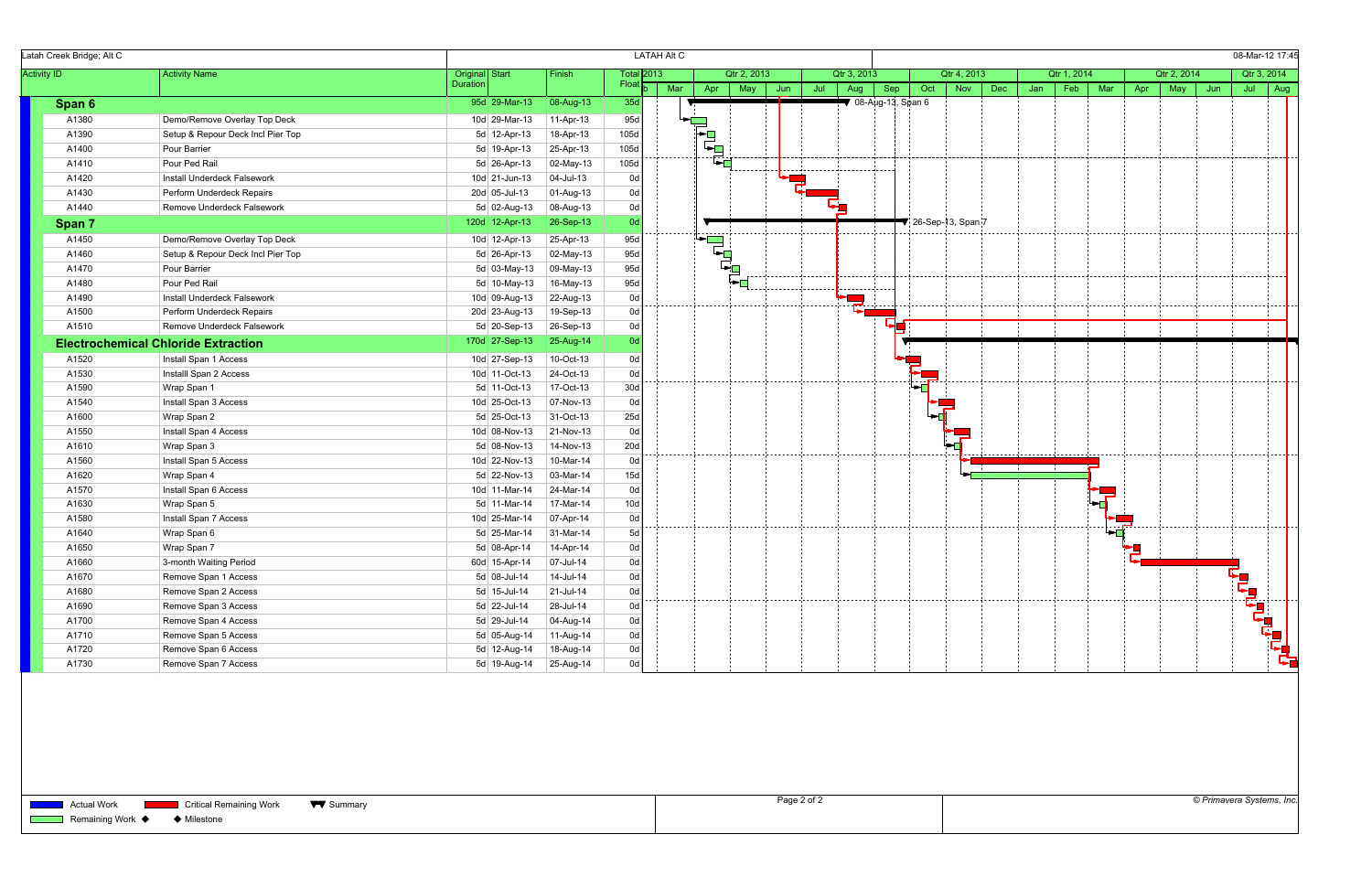| Latah Creek Bridge; Alt D        |                                                    |                |                 |               |       | <b>LATAH Alt D</b> |             |             |                   |                   |             |                                        |             |                   |             | 08-Mar-12 17:46                                                                                                                                                                 |
|----------------------------------|----------------------------------------------------|----------------|-----------------|---------------|-------|--------------------|-------------|-------------|-------------------|-------------------|-------------|----------------------------------------|-------------|-------------------|-------------|---------------------------------------------------------------------------------------------------------------------------------------------------------------------------------|
| <b>Activity ID</b>               | <b>Activity Name</b>                               | Original Start |                 | Finish        |       | Total <b>2</b> 013 | Qtr 2, 2013 | Qtr 3, 2013 | Qtr 4, 2013       |                   | Qtr 1, 2014 | Qtr 2, 2014                            | Qtr 3, 2014 | Qtr 4, 2014       | Qtr 1, 2015 | Qtr 2, 2015 Qtr 3, 2015                                                                                                                                                         |
|                                  |                                                    | Duration       |                 |               | Float |                    |             |             |                   |                   |             |                                        |             |                   |             | b Mar Apr May Jun   Jul   Aug Sep   Oct   Nov   Dec   Jan   Feb   Mar   Apr   May   Jun   Jul   Aug   Sep   Oct   Nov   Dec   Jan   Feb   Mar   Apr   May   Jun   Jul   Aug   P |
| <b>Latah Creek Bridge; Alt D</b> |                                                    |                | 535d 15-Feb-13  | 09-Sep-15     | 0dl   |                    |             |             |                   |                   |             |                                        |             |                   |             |                                                                                                                                                                                 |
| <b>General/Milestones</b>        |                                                    |                | 535d 15-Feb-13  | 09-Sep-15     | Od l  |                    |             |             |                   |                   |             |                                        |             |                   |             |                                                                                                                                                                                 |
| A1000                            | NTP                                                |                | 0d 15-Feb-13    |               |       | $0d$ NTP           |             |             |                   |                   |             |                                        |             |                   |             |                                                                                                                                                                                 |
| A1010                            | Mobilize/Erosion Control Setup                     |                | 15d 15-Feb-13   | 07-Mar-13     | 0d l  |                    |             |             |                   |                   |             |                                        |             |                   |             |                                                                                                                                                                                 |
| A1020                            | Job Completion                                     | 0d             |                 | 09-Sep-15     | 0d    |                    |             |             |                   |                   |             |                                        |             |                   |             |                                                                                                                                                                                 |
| Span 1                           |                                                    |                | 130d 01-Jul-14  | 01-Apr-15     | 115d  |                    |             |             |                   |                   |             |                                        |             |                   |             | ● 01-Apr-15, Span 1                                                                                                                                                             |
| A1030                            | Install Underdeck Falsework                        |                | 15d 01-Jul-14   | $21$ -Jul-14  | 115d  |                    |             |             |                   |                   |             |                                        |             |                   |             |                                                                                                                                                                                 |
| A1040                            | Demo Deck & Spandrel Columns                       |                | 10d 22-Jul-14   | 04-Aug-14     | 115d  |                    |             |             |                   |                   |             |                                        |             |                   |             |                                                                                                                                                                                 |
| A1050                            | Pour Back Spandrel Columns                         |                | 20d 05-Aug-14   | 01-Sep-14     | 115d  |                    |             |             |                   |                   |             |                                        |             |                   |             |                                                                                                                                                                                 |
| A1060                            | Install Deck Falsework                             |                | 10d 02-Sep-14   | 15-Sep-14     | 115d  |                    |             |             |                   |                   |             |                                        |             | Ŧ,                |             |                                                                                                                                                                                 |
| A1070                            | Form/Pour Deck Beams                               |                | 15d 16-Sep-14   | 06-Oct-14     | 115d  |                    |             |             |                   |                   |             |                                        |             |                   |             |                                                                                                                                                                                 |
| A1080                            | Form/Pour Deck                                     |                | 20d 07-Oct-14   | 03-Nov-14     | 115d  |                    |             |             |                   |                   |             |                                        |             |                   |             |                                                                                                                                                                                 |
| A1090                            | Pour Barrier                                       |                | 5d 04-Nov-14    | 10-Nov-14     | 145d  |                    |             |             |                   |                   |             |                                        |             | ┡╾┎               |             |                                                                                                                                                                                 |
| A1100                            | Pour Ped Rail                                      |                | 5d 11-Nov-14    | 17-Nov-14     | 145d  |                    |             |             |                   |                   |             |                                        |             | ⊩⊷                | .<br>.      |                                                                                                                                                                                 |
| A1110                            | Remove Deck Falsework                              |                | 10d 05-Mar-15   | 18-Mar-15     | 115d  |                    |             |             |                   |                   |             |                                        |             |                   |             |                                                                                                                                                                                 |
| A1120                            | Remove Underdeck Falsework                         |                | 10d 19-Mar-15   | 01-Apr-15     | 115d  |                    |             |             |                   |                   |             |                                        |             |                   | ▚▆<br>▝▛▆   |                                                                                                                                                                                 |
| Span 2                           |                                                    |                | 130d 27-Sep-13  | $30 - Jun-14$ | 235d  |                    |             |             |                   |                   |             |                                        |             | 30-Jun-14, Span 2 |             |                                                                                                                                                                                 |
| A1130                            | Install Underdeck Falsework                        |                | 15d 27-Sep-13   | 17-Oct-13     | 115d  |                    |             |             |                   |                   |             |                                        |             |                   |             |                                                                                                                                                                                 |
| A1140                            | Demo Deck & Spandrel Columns                       |                | 10d 18-Oct-13   | 31-Oct-13     | 115d  |                    |             |             | ę,                |                   |             |                                        |             |                   |             |                                                                                                                                                                                 |
| A1150                            | Pour Back Spandrel Columns                         |                | 20d 01-Nov-13   | 03-Mar-14     | 115d  |                    |             |             |                   |                   |             |                                        |             |                   |             |                                                                                                                                                                                 |
| A1160                            | Install Deck Falsework                             |                | 10d 04-Mar-14   | 17-Mar-14     | 115d  |                    |             |             |                   |                   |             |                                        |             |                   |             |                                                                                                                                                                                 |
| A1170                            | Form/Pour Deck Beams                               |                | 15d 18-Mar-14   | 07-Apr-14     | 115d  |                    |             |             |                   |                   |             |                                        |             |                   |             |                                                                                                                                                                                 |
| A1180                            | Form/Pour Deck                                     |                | 20d 08-Apr-14   | 05-May-14     | 115d  |                    |             |             |                   |                   |             |                                        |             |                   |             |                                                                                                                                                                                 |
| A1190                            | Pour Barrier                                       |                | 5d 06-May-14    | 12-May-14     | 265d  |                    |             |             |                   |                   |             | न<br>पुरमु                             |             |                   |             |                                                                                                                                                                                 |
| A1200                            | Pour Ped Rail                                      |                | 5d 13-May-14    | 19-May-14     | 265d  |                    |             |             |                   |                   |             |                                        |             |                   |             |                                                                                                                                                                                 |
| A1210                            | Remove Deck Falsework                              |                | $10d$ 03-Jun-14 | 16-Jun-14     | 115d  |                    |             |             |                   |                   |             |                                        |             |                   |             |                                                                                                                                                                                 |
| A1220                            | Remove Underdeck Falsework                         |                | 10d 17-Jun-14   | 30-Jun-14     | 115d  |                    |             |             |                   |                   |             | ॱ▙ <mark>▆</mark><br>▐▃ <mark>▅</mark> |             |                   |             |                                                                                                                                                                                 |
| Span 3                           |                                                    |                | 130d 29-Mar-13  | 26-Sep-13     | 375d  |                    |             |             |                   | 26-Sep-13, Span 3 |             |                                        |             |                   |             |                                                                                                                                                                                 |
| A1230                            | Install Underdeck Falsework                        |                | 15d 29-Mar-13   | 18-Apr-13     | 115d  |                    | ×.          |             |                   |                   |             |                                        |             |                   |             |                                                                                                                                                                                 |
| A1240                            | Demo Deck & Spandrel Columns                       |                | 10d 19-Apr-13   | 02-May-13     | 115d  |                    | ¦l⇒⊟        |             |                   |                   |             |                                        |             |                   |             |                                                                                                                                                                                 |
| A1250                            | Pour Back Spandrel Columns                         |                | 20d 03-May-13   | 30-May-13     | 115d  |                    |             |             |                   |                   |             |                                        |             |                   |             |                                                                                                                                                                                 |
| A1260                            | Install Deck Falsework                             |                | 10d 31-May-13   | 13-Jun-13     | 115d  |                    |             |             |                   |                   |             |                                        |             |                   |             |                                                                                                                                                                                 |
| A1270                            | Form/Pour Deck Beams                               |                | $15d$ 14-Jun-13 | 04-Jul-13     | 115d  |                    |             |             |                   |                   |             |                                        |             |                   |             |                                                                                                                                                                                 |
| A1280                            | Form/Pour Deck                                     |                | 20d 05-Jul-13   | 01-Aug-13     | 115d  |                    |             |             |                   |                   |             |                                        |             |                   |             |                                                                                                                                                                                 |
| A1290                            | Pour Barrier                                       |                | 5d 02-Aug-13    | 08-Aug-13     | 405d  |                    |             |             |                   |                   |             |                                        |             |                   |             |                                                                                                                                                                                 |
| A1300                            | Pour Ped Rail                                      |                | 5d 09-Aug-13    | 15-Aug-13     | 405d  |                    |             |             |                   |                   |             |                                        |             |                   |             |                                                                                                                                                                                 |
| A1310                            | Remove Deck Falsework                              |                | 10d 30-Aug-13   | 12-Sep-13     | 115d  |                    |             |             |                   |                   |             |                                        |             |                   |             |                                                                                                                                                                                 |
| A1320                            | Remove Underdeck Falsework                         |                | 10d 13-Sep-13   | 26-Sep-13     | 115d  |                    |             | Fa          |                   |                   |             |                                        |             |                   |             |                                                                                                                                                                                 |
| Span 4                           |                                                    |                | 130d 08-Mar-13  | 05-Sep-13     | 360d  |                    |             |             | 05-Sep-13, Span 4 |                   |             |                                        |             |                   |             |                                                                                                                                                                                 |
| A1330                            | Install Underdeck Falsework                        |                | 15d 08-Mar-13   | 28-Mar-13     | - Od  |                    |             |             |                   |                   |             |                                        |             |                   |             |                                                                                                                                                                                 |
| A1340                            | Demo Deck & Spandrel Columns                       |                | 10d 29-Mar-13   | 11-Apr-13     | 0d    |                    | T,          |             |                   |                   |             |                                        |             |                   |             |                                                                                                                                                                                 |
| A1350                            | Pour Back Spandrel Columns                         |                | 20d 12-Apr-13   | 09-May-13     | 0d    |                    |             |             |                   |                   |             |                                        |             |                   |             |                                                                                                                                                                                 |
| A1360                            | Install Deck Falsework                             |                | $10d$ 10-May-13 | 23-May-13     | 0d    |                    |             |             |                   |                   |             |                                        |             |                   |             |                                                                                                                                                                                 |
| A1370                            | Form/Pour Deck Beams                               |                | 15d 24-May-13   | 13-Jun-13     | 0d    |                    |             |             |                   |                   |             |                                        |             |                   |             |                                                                                                                                                                                 |
| A1380                            | Form/Pour Deck                                     |                | 20d 14-Jun-13   | 11-Jul-13     | 0d    |                    |             |             |                   |                   |             |                                        |             |                   |             |                                                                                                                                                                                 |
| A1390                            | Pour Barrier                                       |                | $5d$ 12-Jul-13  | 18-Jul-13     | 390d  |                    |             | न्न         |                   |                   |             |                                        |             |                   |             |                                                                                                                                                                                 |
|                                  |                                                    |                |                 |               |       |                    |             |             |                   |                   |             |                                        |             |                   |             |                                                                                                                                                                                 |
| <b>Actual Work</b>               | <b>Critical Remaining Work</b><br><b>W</b> Summary |                |                 |               |       |                    |             |             | Page 1 of 2       |                   |             |                                        |             |                   |             | © Primavera Systems, Inc.                                                                                                                                                       |
| Remaining Work ♦                 | ♦ Milestone                                        |                |                 |               |       |                    |             |             |                   |                   |             |                                        |             |                   |             |                                                                                                                                                                                 |
|                                  |                                                    |                |                 |               |       |                    |             |             |                   |                   |             |                                        |             |                   |             |                                                                                                                                                                                 |